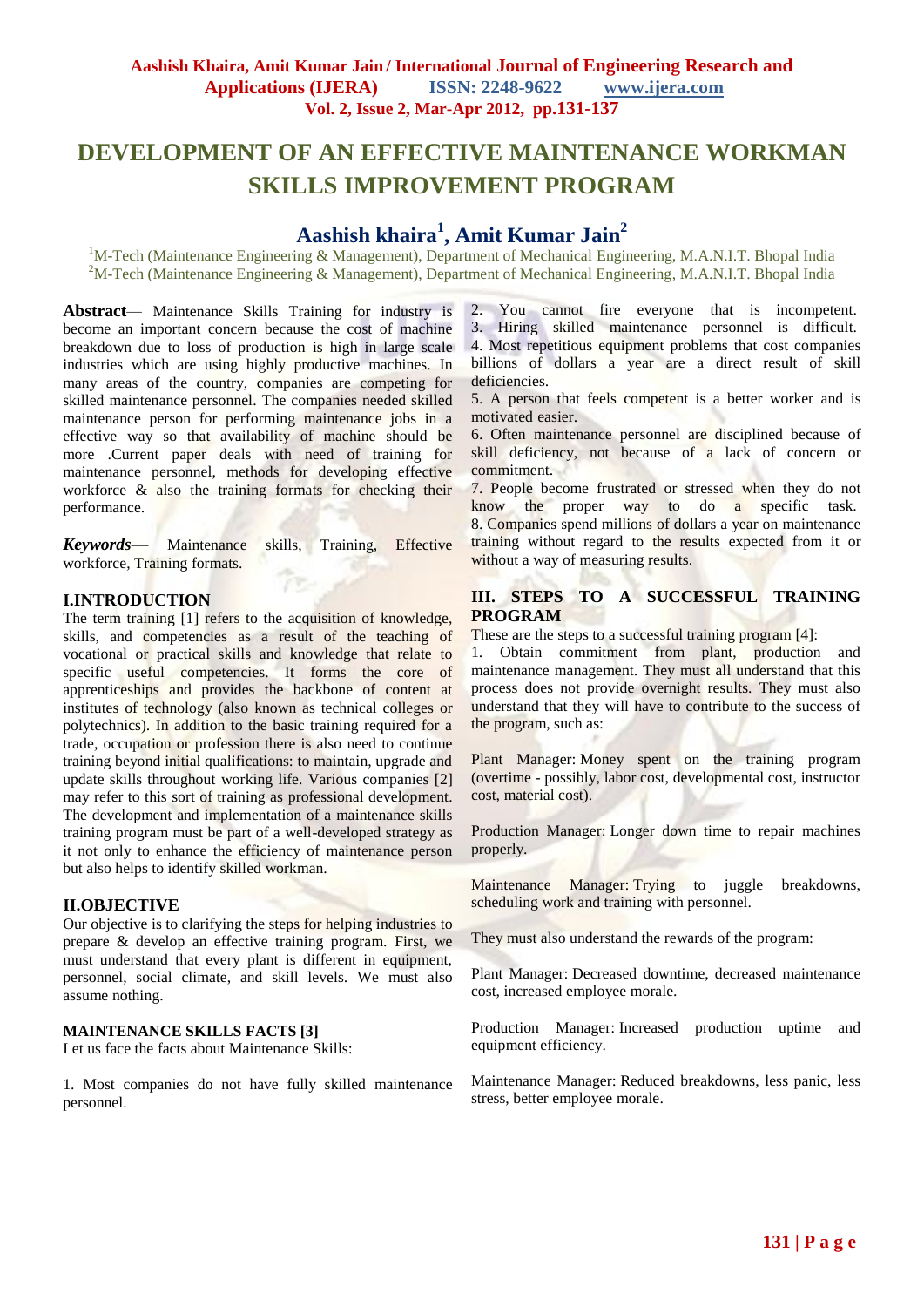2. Establish baselines in order to track if the training is successful or not. A baseline must come from an area that has been tracked for a period of at least 12 months in order to be proven as a valid method of tracking progress. The baseline you use should be tracked on a chart and be explained to all maintenance personnel. A change is normally not seen for at least 6 months. The different area baselines that could be established are:

- Maintenance overtime
- Maintenance parts and supply cost
- Downtime or Uptime
- Tracking maintenance hours on preventive maintenance, scheduled maintenance, breakdown maintenance

3. Perform a literacy assessment [5] - The literacy level of your maintenance personnel must be determined in order to insure everyone will at least be able to read and comprehend the training program.

Many maintenance managers don't care if someone can read, write or perform math very well along as they can do their job. We must look beyond personnel doing their jobs well today. If someone has a literacy issue and we don't help that person resolve it, then they will be headed for failure later in life. As technology changes so will the demands of everyone to read, write and perform mathematics in a maintenance environment.

4. Perform a FOG index [6] - This is one of many ways to determine the reading level of the material a person is reading in order to perform their job. Typically this involves taking samples of the reading material in a specific job and identifying the number of multiple syllable words in a sentence and the length of sentences. This information is needed in order to identify the literacy requirements of a maintenance person's job.

5. Perform a job task analysis [6] - This identifies exactly what is the skill and knowledge for a specific skill area. The task analysis is performed with the use of the maintenance personnel and validated by management.

6. Develop a skills assessment [7] - A skills assessment should be based on the critical task in a task analysis. Each skill area should have three components:

- Written: This identifies the knowledge required for a specific skill.
- Identification: This area assesses knowledge in specific skill areas.
- Performance: This area assesses the critical skills required.

7. Perform a skills assessment [7] - The skills assessment should be performed by assessors who are certified in order to

insure validity of the results. We should have to take help of an outside agency or a local technical school administer for the assessment. This insures that the assessor does not have preconceived notions about what someone knows.

8. Identify the curriculum [7] - Management and trainer should determine the training curriculum based on the results of the assessment. For this look at the average scores of the individuals in each area and begin training in the areas with the lowest averages first.

9. Review the assessment results [7] - A third party should review the assessment results with each individual privately and confidentially. This person should focus on the strengths a person has and then the areas they need to improve in.

10. Provide the maintenance personnel with the training plan [8] - This plan should include the following:

- Training Curriculum.
- Training hours.
- Roles and responsibilities of each person.
- How the training will be delivered. i.e., 10% classroom, 90% hands on etc.

11. Training should be developed on the task analysis and be competency based.

12. Anyone not meeting a competency should be given remedial training.

13. Personnel should be held accountable to use their developed learned skills to the competency identified

## **TRAINING FORMATS / METHODS TO GET THE TRAINING AS PER NEED.**

1. Technical Schools and Colleges [9]: Technical Schools and Colleges are good resources to provide the maintenance skills training required. A company must insure that a school or college provides them with the training they need and how they want the training provided. Technical Schools and Colleges many times have funding available either from their state agency or through government grants. The key to success in this program is that the company must be fully responsible and accountable for the training. Do not expect the school or college to be fully responsible for the success or failure of a maintenance training program.

Two real life examples are shown below:

Company A: Company A asked their local Technical College to provide them with a maintenance training program. The Technical College agreed that they could provide the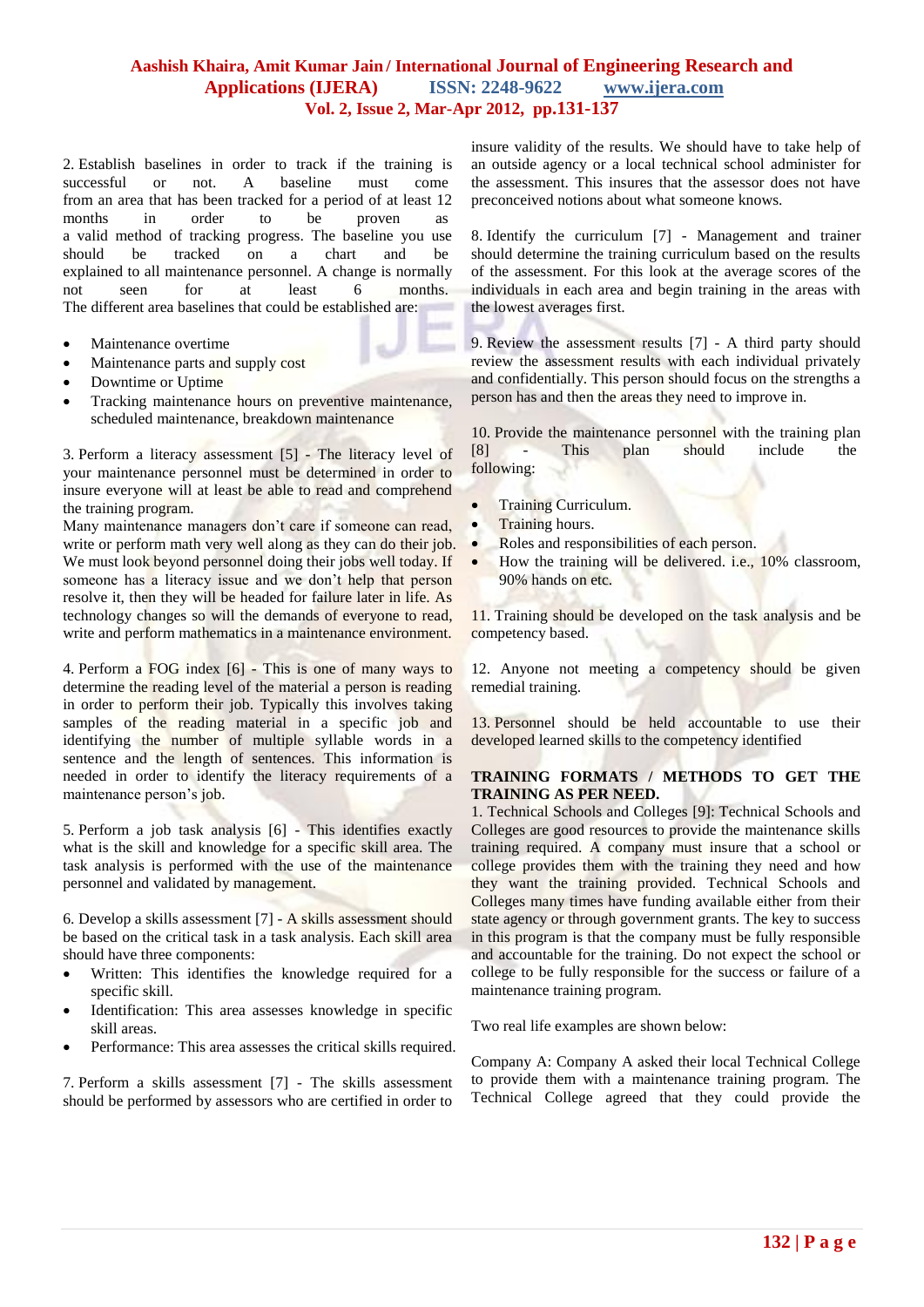maintenance skills training and that their state agency would fund the program. Everything looked great to the plant manager. The only requirement from him was to provide the time for his maintenance personnel to attend the training programs. The Technical College began training and thought everything was going well until the plant manager decided he wanted to attend a training session. He attended the final class on Dial Indicator Coupling Alignment. The next week the plant manager noticed two mechanics aligning an electric motor and saw they were not performing the alignment as they were trained. He became very upset and canceled the training program with the Technical College citing they did not train his personnel adequately. The actual problem found later was that the college trained the mechanics on a procedure that the plant did not have the tools to perform properly. The maintenance supervisor also told his mechanics when they returned from class to forget what they learned in class and just perform the coupling alignment as he had shown them. This is a typical situation that happens many times .A company must be involved in the development of a maintenance training program and become involved in how a subject is taught, what is taught, and make sure it is taught to the requirements of their equipment.

Company B: Mr. X was asked by a company to provide maintenance training to their mechanics. Mr. X asked the company exactly what was the expected outcome of a maintenance training program. They stated they wanted a training program to upgrade the skill level of their personnel. Following this guidance Mr. X first obtained the commitment of management to proceed with the training development and implementation. Next, he had his staff perform a job task analysis.. A maintenance assessment was performed to assess the knowledge and skill level of the maintenance mechanics. The results of the skills assessment was then reviewed with management and a training curriculum was developed based on the needs identified. Next, the assessment results were reviewed with each mechanic stating their strengths and areas needing improvement. The training established was based on the curriculum and the training was performance based with the plant's equipment and problems in mind. The company frequently reviewed with Mr X the task and competencies each person would be trained in, how the training would be given and any specific equipment the company wanted to emphasize in this training. This training program grew as more and more companies heard about the program. This is a successful program because not only was the Technical Institute committed to providing quality training, but also the companies were involved in the training at all times. From this example we learned that by developing and implementing training properly we can be successful.

2. Contract Training: Hiring a training firm to provide a company with the maintenance skills training. When reviewing a company to provide maintenance skills training, ask for references and visit a plant where the training has been in place for at least a year. Once you are satisfied with the references of this firm then give a proposal explaining:

- How the training would be developed?
- What training format they would use? {i.e., Hands on (performance based), Classroom, etc.}
- How will they determine the skill and knowledge level of the maintenance person?
- What are their roles and responsibilities in the upgrading of the skill level in this training program?
- How will they deal with personnel that have learning problems?

A company that is dedicated to maintenance skills training should be able to resolve all of the above issues, as they will have the experience and knowledge to implement a very successful training program. Many times a training firm is overlooked because of cost, but the cost of having training implemented is much more costly than paying someone to do it right the first time. The main advantage of a training firm is that they must be successful or they will not be in business very long whereas a college or school does not have to be concerned with this issue. Think of building your own house from the ground up. The smart person hires the most reputable contractor to handle the entire job, and then follows the progress all the way through. Most people and companies do not possess the skills to implement their own programs.

3. Vendor Training: There are two types of vendor training. One involves the use of a local vendor to provide free seminars on their product line. This type training can be good for product review and understanding but will not work when looking at upgrading the skill level of your maintenance personnel. This type training is needed because there are products that can be used by maintenance personnel that if they are not utilized properly, serious problems may result. The second type vendor training is provided by equipment manufacturers. This type training is very important to the successful maintenance of any new equipment. The concerns are that the maintenance personnel being trained may not have the prerequisite skills to understand the training provided to them. If you plan to use equipment vendor training then someone must identify the prerequisite skills needed to understand how to troubleshoot and maintain a piece of equipment. Next, an equipment vendor must provide the course outline and objectives. This insures that the training will be professional and not something an instructor gives from memory.

4. Workshops: Workshops are good training sources when they are tailored to meet a company's needs. Tailoring a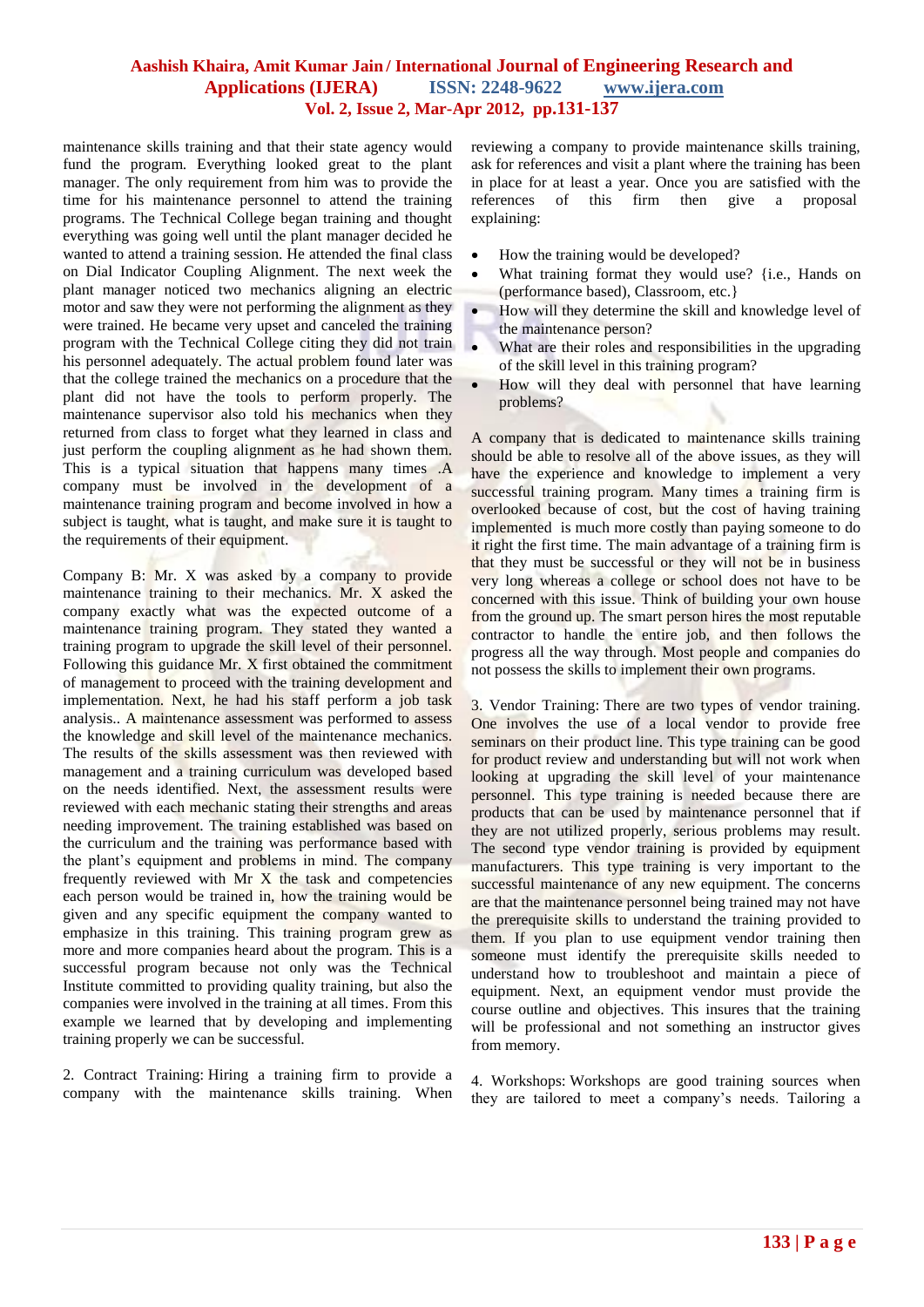workshop to a specific plant insures that attendees will have a better chance of gaining knowledge and skill from the workshop. Workshops that are not tailored can still be useful if the objectives meet the attendee's needs. A person must have the prerequisite knowledge and skill for a specific workshop in order to increase their knowledge and skill in a specific area.

5. Other Methods: There are many other methods a company may use which will provide a successful training program. Some of these methods are peer coaches / training, in-house training, self instructional, etc. A combination of these programs works very well depending upon a company's specific needs. The thing to remember is that every plant and situation may be different and require a tailored program to meet their needs.

## **HOW TO KNOW IF YOU'RE CHOOSING THE RIGHT TRAINING AT RIGHT TIME FOR YOUR COMPANY'S NEEDS [10]**

**1. Training expenses:** Employee training programs cost money that employers might be reluctant to spend-especially in tough economic times. Often times giving serious consideration to an employee training program is delayed until an incident occurs that highlights the need for a change in the status quo. The truth is that money spent on training employees well can benefit a company in many ways for years. The benefits come in the form of increased efficiency and productivity; less downtime or complete breakdown of systems; less reliance on high priced outside consultants to resolve issues, as well a decrease in insurance liabilities due to accidents on the job, along with their potential for OSHA (Occupational Safety and Health Administration) penalties. Additionally, employers need to factor into their long range planning that a large segment of the experienced industrial workforce will be retiring within the next five years. (Some estimates go as high as 50% of the entire industrial workforce nationwide.) That means fewer employees will be available with the skills and knowledge in place to maintain, repair and operate industrial systems. Clearly, the time has come for companies to commit to dedicating resources to train current and future maintenance, repair and operations employees.

What kinds of training do employees need to do their job well? The types of training that each employee will require, is dependent upon the nature and scope of their areas of responsibility. For example: an employee that services air conditioning systems would benefit from training about electrical safety, electrical circuitry, grounding and bonding, and many additional subjects, beyond becoming thoroughly knowledgeable about the specific topics of air conditioning systems, refrigerants, EPA requirements and certification requirements. A company's generalized maintenance and

repair technician would benefit from training about any system present in the facility that they may be responsible for.

#### **2. How often do employees need training?**

Technologies of all types are evolving at increasingly accelerated rates. You cannot assume that employees can or will be able to adapt the information or knowledge they have about a specific technology, and be able to properly operate, maintain or repair newer technologies that may have been integrated into their workplace. It might be valuable to look into training that might be offered by the manufacturer of a system or mechanism that has been added to your workplace. In addition to mechanical or technological changes, code cycle changes are another important marker indicating when employees might be requiring training. Again, the employer is obligated to ensure that the work environment is as safe as possible and that the physical environment and work practices conducted therein are in compliance with the latest code requirements and mandates. New employees should be screened for safe work practice adherence. Don't assume that a new hire comes from an environment where there was an adequate safety culture in place. If a new employee is found to have a lesser understanding or awareness of best safe work practices for their areas of responsibility, they are a good candidate for training.

## **3. What are the options for types of training?**

There are many types of training options with varying degrees of effectiveness and engagement of the student in the learning process. They range from interactive compact discs and online courses to full classroom instruction with hands-on training aids. Training can be offered through the manufacturers of the products or systems that you have in house; they can be conducted by trade associations; technical training can also be found at local educational institutions and it is offered by commercial training companies.

#### **4. How to determine what type of training will be best for my company? (What is the best training value?)**

Before a company goes shopping for training, they need to determine what they hope to accomplish with that training. Having a clear understanding of what your training needs are is a key factor in determining the adequacy of the type of training that you are considering. For a lot of companies, the decision about what type of training they should utilize for their staff development is based upon cost considerations. It is also important to consider the quality and depth of the learning experience that various types of training deliver. Truly effective learning and retention-(which is especially important when the training is to be applied to mission-critical outcomes), should cover all of the levels of learning as described in Bloom's Taxonomy of Learning Domains. It means that a truly effective learning experience should leave a student with the following: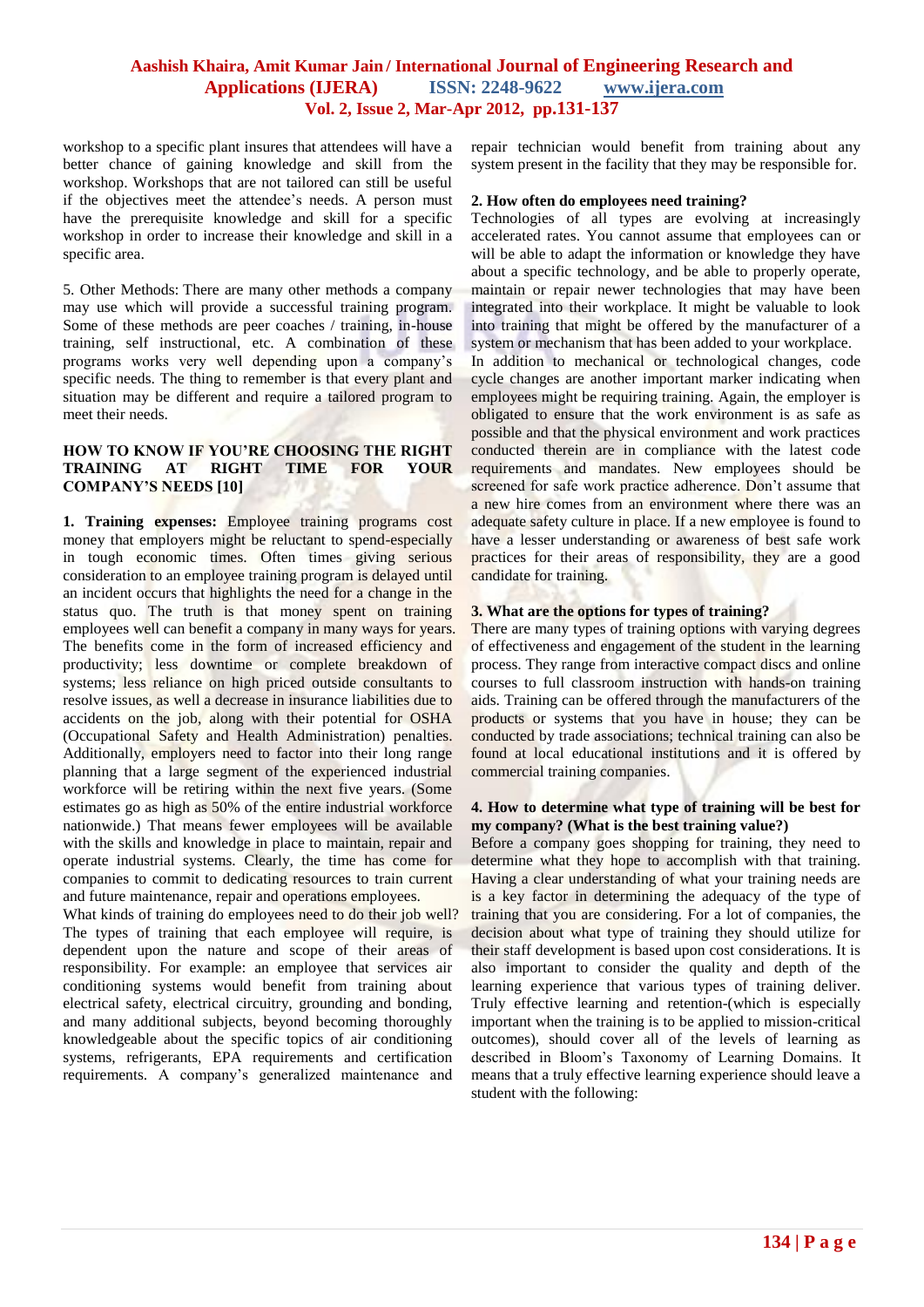- I understand the subject matter. (A cognitive learning experience)
- I understand the value of knowing about the subject matter and how it will improve job performance. (An affective learning experience)
- I have a level of mastery of the practical application of the subject matter-I can do it. (A psychomotor learning experience)

A classic study originally published in 1956, outlining the effectiveness of learning techniques.

How do you measure the effectiveness of training? In order to measure whether training was effective, it is helpful to have a set of criteria by which you can gage the student's training experience. The following evaluation model was developed by educational expert Donald L. Kirkpatrick. It includes four stages: reaction evaluation, learning evaluation, behaviour evaluation and results evaluation.

(i) Reaction evaluation is how the students felt, and their personal reactions to the training or learning experience, for example:

- Did the trainees like and enjoy the training?
- Did they consider the training relevant?
- Was it a good use of their time?
- Did they like the venue, the style, timing, domestics, etc?
- Level of participation.
- Ease and comfort of experience.
- Level of effort required to make the most of the learning.
- Perceived practicability and potential for applying the learning.

(ii) Learning evaluation is the measurement of the increase in knowledge or intellectual capability from before to after the learning experience:

- Did the trainees learn what was intended to be taught?
- Did the trainee experience what was intended for them to experience?
- What is the extent of advancement or change in the trainees after the training, in the direction or area that was intended?

(iii) Behaviour evaluation is the extent to which the trainees applied the learning and changed their behaviour, and this can be determined immediately and several months after the training, depending on the situation:

- Did the trainees put their learning into effect when back on the job?
- Were the relevant skills and knowledge used?
- Was there noticeable and measurable change in the activity and performance of the trainees when back in their roles?
- Was the change in behaviour and new level of knowledge sustained?
- Would the trainee be able to transfer their learning to another person?
- Is the trainee aware of their change in behaviour, knowledge, skill level?

(iv) Results evaluation is the effect on the business or environment resulting from the improved performance of the trainee-it is the ROI, which is the acid test of training efficacy. Measurements of the efficacy of industrial trades training would typically be performance indicators, such as: higher productivity, demonstrated safe work practices, less work related injury, less system downtime, fewer numbers of complaints, less staff turnover, fewer failures, reduced waste, increased adherence to compliance issues, higher quality ratings, etc. The bottom line is that staff development and training are essential to the long term health of every company. It is important that ongoing training be considered a vital element in a company's fiscal planning. Once the decision has been made to include training into the corporate budget, make sure that you are getting your money's worth. Be prepared to measure and analyse whether or not the staff training methods utilized have actually made a difference in performance quality and ROI (Return On Investment). Don't underestimate the value of the training that you secure for your employees. Be clear about the desired outcome of the training you seek. Be very discriminating about the training provider and their methodology and reputation, and above all, remember the adage: you get what you pay for.

## **DEVELOPING AN EFFECTIVE WORKFORCE [11]**

Large scale industries cut cost through headcount reduction, reducing maintenance activities and a variety of other arbitrary means. Many view headcount reduction as the only means of achieving a competitive position that would permit our industries to survive in the ever-increasing competitiveness of the world market. Unfortunately, companies cannot cost cut their way to prosperity. If cutting cost is not the answer, to only real option is to increase the productivity of our critical assets. This is certainly true of our workforce. Research has clearly show that a one percent increase in workforce productivity will produce more than ten times the financial impact as a one percent reduction in operating costs. Unfortunately, old habits are slow to die. The challenges generate by growing competition worldwide are too broad and too deep for this old approach to succeed. Instead, our survival depends on the ability to achieve and sustain maximum productivity from the entire workforce, not just a cadre of over-achievers. Achieving a universal maximum effort from our workforce will not be easy, but it is certainly not impossible. There are four essential steps required to achieve sustainable workforce performance levels: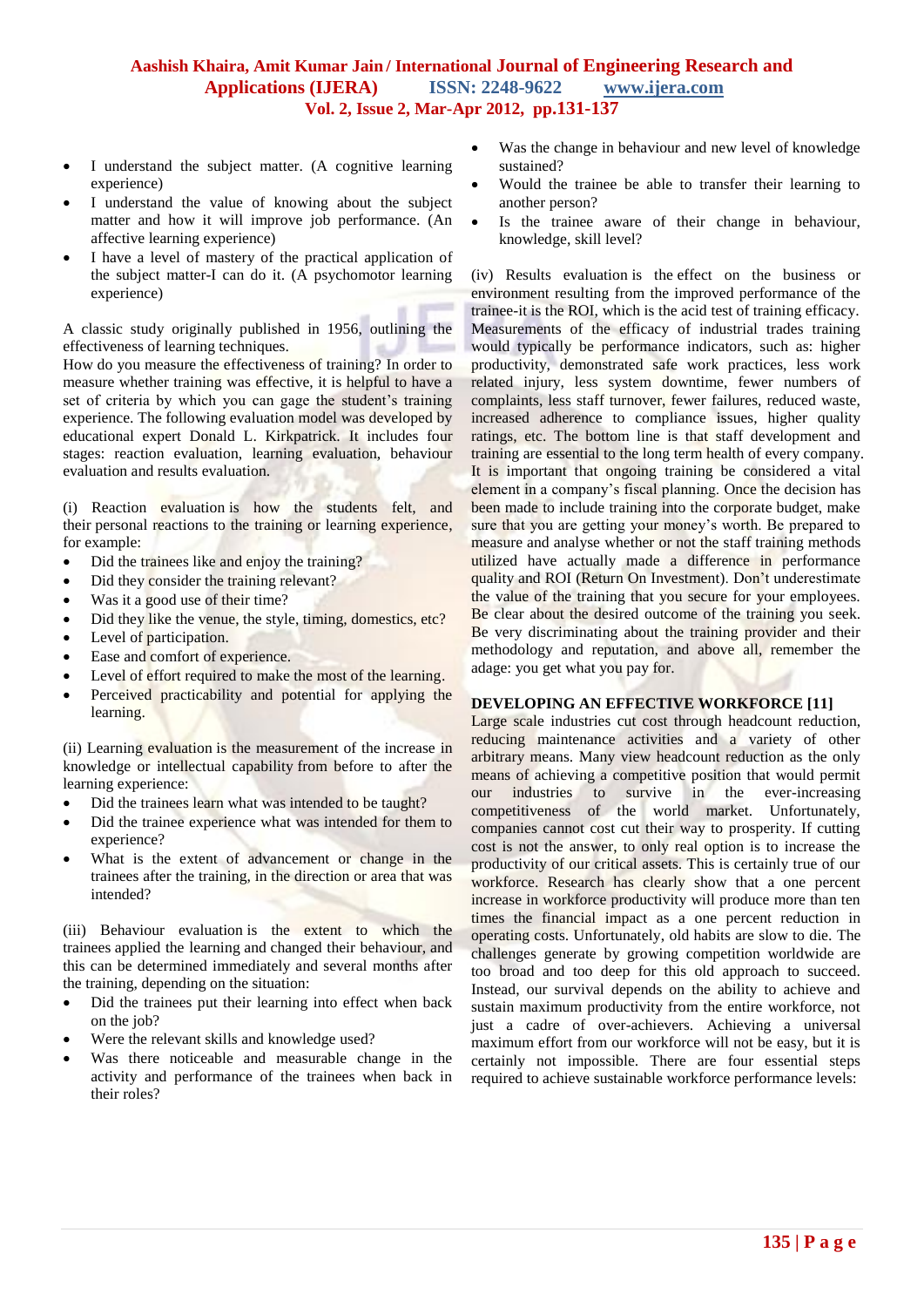#### (i) Develop A Team Culture:

The first step is to develop a process that will integrate your superstars into a cohesive, focused team. In addition to increasing the performance levels of the over-achievers, this integration will multiply the superstar's performance contribution, as well as provide the mentoring and training needed to raise both the skills and performance levels of the entire workforce. We learn best through imitation and without good models there is little chance that overall workforce performance will change. Integrating the superstars into the organizational team will raise the bar for the entire organization.

#### (ii) Align Roles and Responsibilities:

In too many cases, the organizational structure and staffing do not coincide. Instead of creating structures based on the functional needs for effective planning, management and execution of the work necessary to cost-effective perform the company's mission; they are created around the cadre of superstars. While this approach may work in the short-term, it cannot sustain the performance levels are essential for longterm survival. The key to workforce productivity is to ensure that each worker is in a role, for which he or she is competent, or can become competent, as well as effectively and efficiently perform his or her duties. In addition to the technical skills, each employee must want to perform his or her function and have a passion to excel.

## (iii) Clear Performance Goals:

The workforce will function at the expectation levels established by the corporation. If mediocrity is acceptable, that is exactly the level of performance that the workforce will produce. Every employee will respond to a realistic challenge, management must establish performance goals that will stretch performance levels of the entire workforce and each of its individuals. Universal Accountability Management must uniformly hold the workforce accountable for its actions. This does not mean punishing employees for mistakes or falling back to the well-established mentality of fixing blame whenever things go wrong. Instead, the workforce must understand that management is serious about achieving established performance levels and will not tolerate behaviour that is not supportive or is contrary to them. Relying on superstars or cost reductions for long-term survival has not and cannot work. Organization decision-makers must find a way to raise the performance level for all of their workers, from the boardroom to the shopfloor. To do so mean thinking holistically and systematically about the structure and processes that affect your ability to compete in the marketplace and ensuring that all restrictions or impediments to excellent performance are eliminated. Let your workforce do its job. They might surprise you.

## (iv) Motivation:

There is a widely held misconception that the only factor that motivates the workforce is money. Too many corporate managers, at all levels, fail to understand that many other methods are more effective in motivating their workforce. The key to motivation is getting employees to want to do a good job. In this light, motivation is something that must come from within an employee, but the supervisor must create an environment that encourages motivation on the part of employees.

## (v) Recognizing Needs:

Every supervisor knows that some people are easier to motivate than others are. Why is this true? Are some people simply born more motivated than others are? No person is exactly like another. Each individual has a unique personality and makeup. Because people are different, different factors are required to motivate different people. Not all employees expect or want the same things from their jobs. People work for different reasons. Some work because they have to work; they need money to pay bills. Others work because they want something to occupy their time. Others work so they can have a career and its related satisfactions. Because they work for different reasons, different factors are required to motivate employees. To understand the behaviour of an employee, the supervisor should always remember that people do things for a reason. The reason may be imaginary, inaccurate, distorted, or unjustified, but it is real to the individual. Identifying the reason is necessary before the supervisor can understand the employee's behaviour. Too often, the supervisor disregards an employee's reason for certain behaviour as being unrealistic or based on inaccurate information. Such a supervisor responds to the employee's reason by saying, "I don't care what he thinks that is not the way it is." Supervisors of this kind will probably never understand why employees behave as they do. Another consideration in understanding the behaviour of employees is the concept of the self-fulfilling prophecy, known as the Pygmalion effect. This concept refers to the tendency of an employee to live up to the supervisor's expectations. In other words, if the supervisor expects an employee to succeed, the employee usually will succeed. If he expects them to fail, failure usually follows. The Pygmalion effect [12] is alive and well in most plants. When asked the question, most supervisors and managers will acknowledge that they trust that small percentage of their workforce will effectively perform any task assigned to them. Further, they will state that a larger percentage is not trusted to perform even the simplest task without close, direct supervision. They exhibit these beliefs their interactions with the workforce and each employee clearly understands where he or she fits into the supervisor's confidence and expectations of them as individuals and employees. The "superstars" respond by working miracles and the "dummies" continue to plod along. Obviously, this is no way to run a business, but it has become